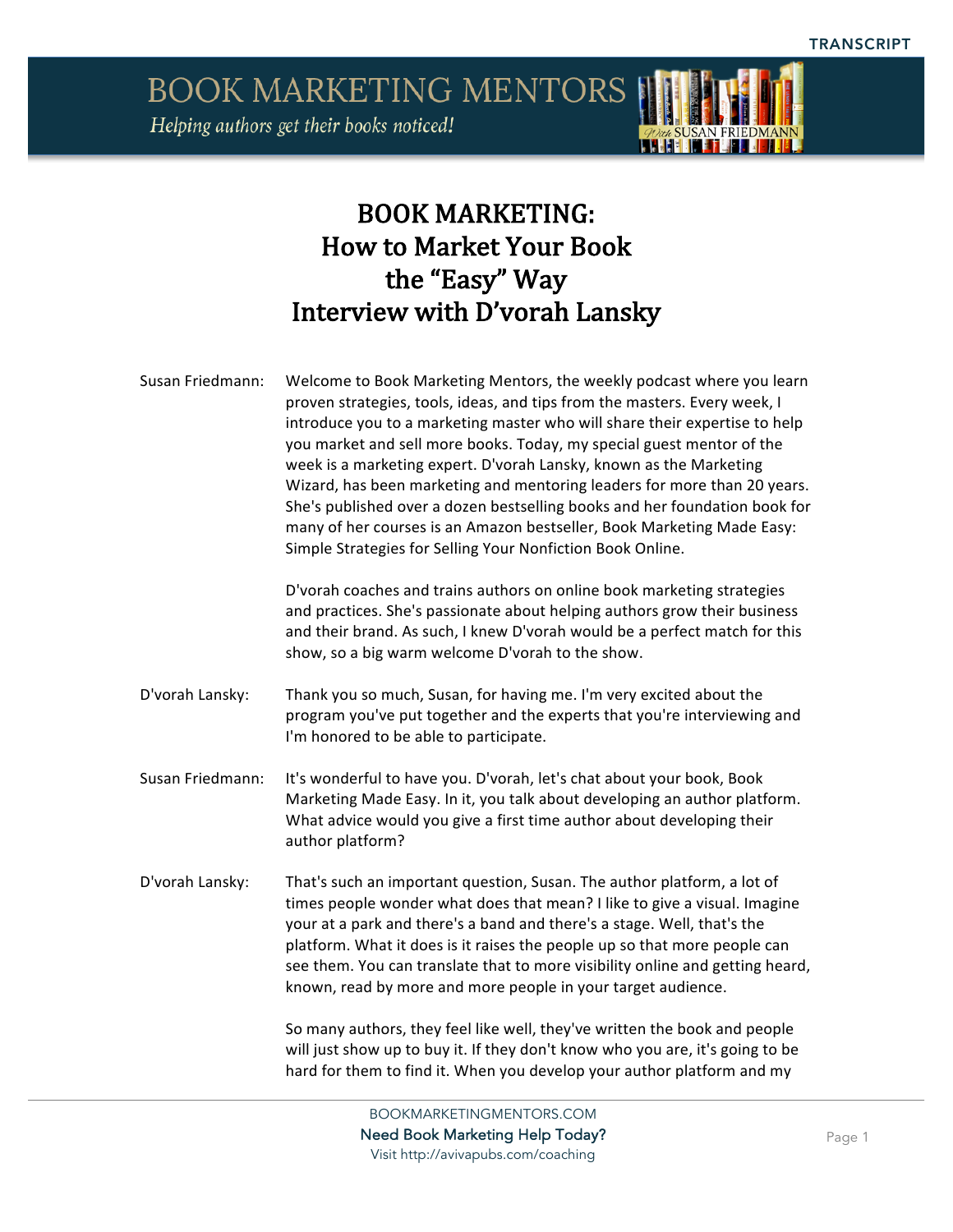Helping authors get their books noticed!



expertise is in online platform though you can also build your platform offline, what you want to do is you want to associate yourself with people who attract your ideal readers.

The reason I say that is let's use the platform, the stage analogy again. You're standing on that stage, in an auditorium with 500 seats. Who do you want to be in those seats? People who are interested in anything and maybe only a few interested in your topic or would you prefer to have all 500 seats filled with people who are sitting on the edge of their seat with their credit card out ready to buy your book, ready to learn with you, ready to coach with you because they are so thirsty for what it is that you are sharing.

Developing your platform, what you do is you find ways to get in front of both people who are interested in your topic area and leaders of communities who serve your target audience. That's the basic foundation in it and it's so important and if you like, Susan, I can share a few examples.

Susan Friedmann: I'd love you to.

D'vorah Lansky: Okay. Susan, I'd like to talk about 2 of my favorite ways for developing an author platform. How does that sound?

- Susan Friedmann: Sounds like a wonderful idea. I'd like to hear them.
- D'vorah Lansky: Well, my 2 favorite ways to develop an author platform and really get known for your area of expertise, they are blogging and online speaking. Let's start with blogging first. Having your blog, your blog today is like your online website. Those terms can be used synonymously. Having that online place where you share your message through daily or weekly blog post or you can share an audio tip or a written tip or answer questions from your audience, where you can host guests who also write on your topic area, where you're providing additional content for your audience based on their interest, things that they want to know more about. That's one way to gain exposure through blogging is having your own blog and then emailing your email list and growing your email list so that your subscribers are gaining access to these weekly or daily posts.

The other thing you can do with blogging is you can become a guest blogger and the key there is to get featured on blogs that attract your target audience so that you're in front of the people who would be interested in your book and in your work. When you go and you visit blogs in your niche and you know the blogs that you like to visit and you can also go to Google and put in keywords followed by the word blog and go to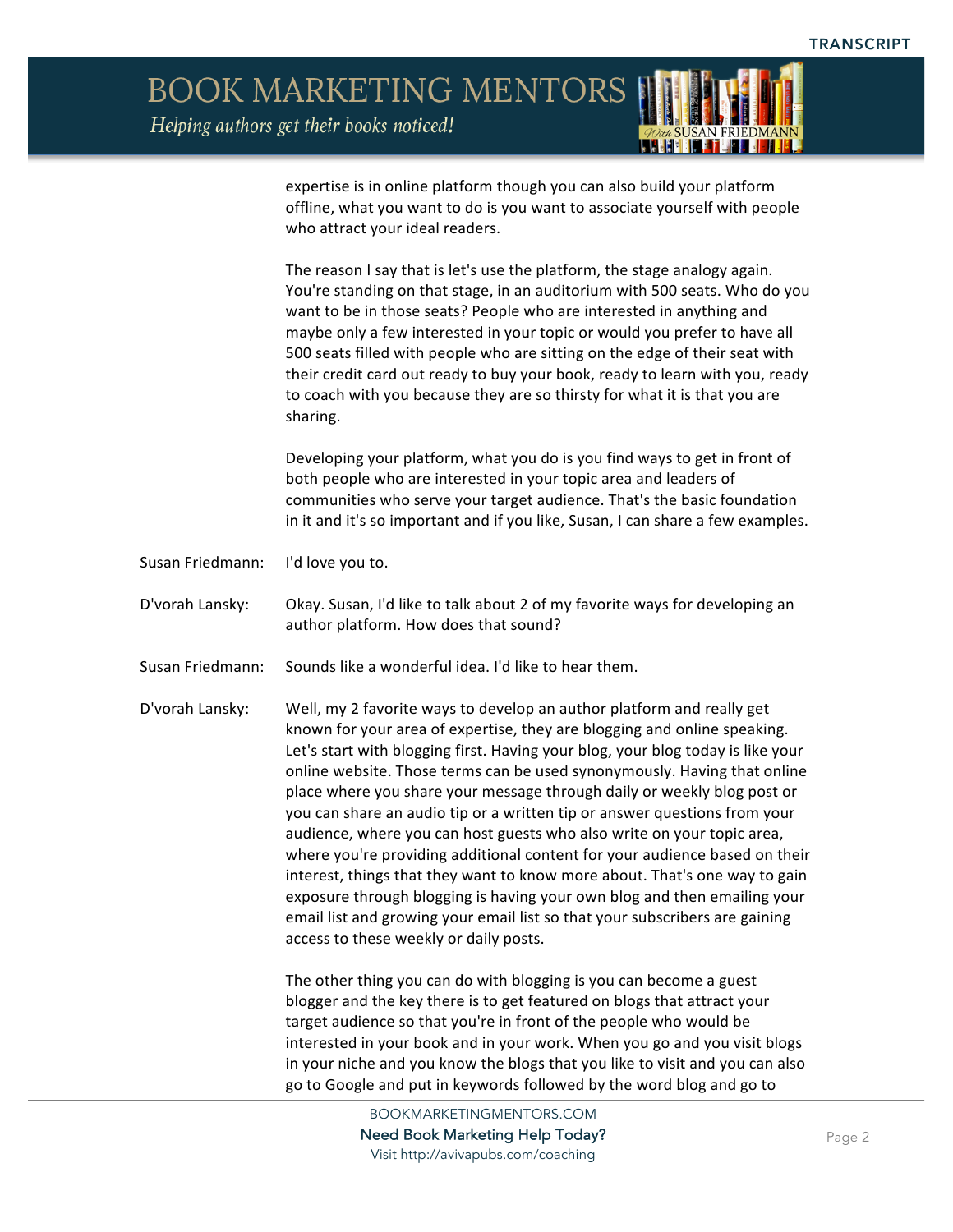

those blogs and read some of the posts, you'll notice that some of them are by the author, by the owner of the blog, and some of them are by guest bloggers. If that blog writes on a topic of interest to your audience, then that would be perfect because they already have the guest bloggers.

Here's another little hidden tip in there and that is if you go to a blog that you feel, "Oh, this was perfect. My target audience would love this which means there are people on this blog who would be interested in my topic area," and you find guest bloggers. What you do is you click through because at the bottom of blog post, it's very common to have links to that authors, their own blog. Click through and go their blog and they you can search again for guest bloggers on their site and you could easily come up with a list of a dozen blogs in your niche in a very short period of time.

Having your own blog and participating in guest blogging, that's huge for gaining credibility, exposure, becoming an active part of a community because when you go to visit those blogs, don't just be a taker. You go there and be a giver by commenting on the blog post. You don't want to say things like nice post because that's what spammers write. You want to write things that are insightful. Susan, this blog post where you talked about such and such, I had no idea about that. Thank you so much for sharing that. Then maybe share a tidbit of your own.

You could also answer questions. If there are people there and they're asking questions on the blog post, you can answer those questions in a low key kind of way. It's not your blog, so you're a guest in someone's home but you're helping and what will happen is the blog owner will see you as an expert in your field and may ask you to be a guest blogger or may ask you if you'd like to be interviewed. That's one way, through blogging and guest blogging.

The other way is to participate in online speaking. The 3 most popular ways ... Well actually, let me talk about 5 popular ways. One is through a podcast. You can go to iTunes.com and do a keyword search for words that your audience would put in to Google if they were looking for your work. You could also participate in online internet radio at Blog Talk Radio and Blog Talk Radio also is connected to podcasting so there, you're getting internet radio and podcasting. Again, search for shows that your target audience would be interested in.

Another way is to participate in teleseminars where you are either hearing information or you're being interviewed or you're interviewing others so that would be teleseminars. Then a concentrated collection of teleseminars is called a telesummit and it's typically on a common theme and there's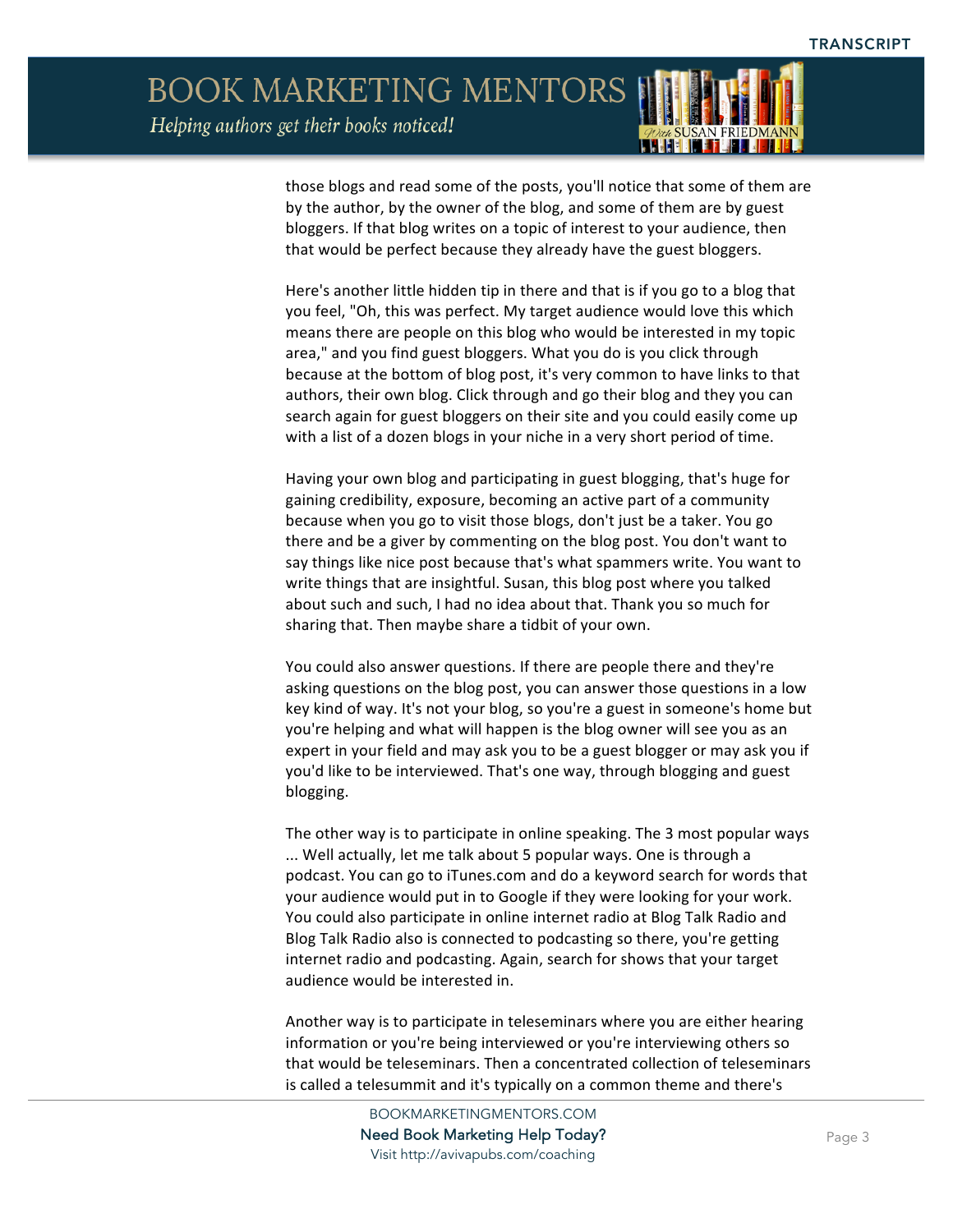

anywhere from 10 to 20 speakers, for example, during a 1 or 2 or 3-week time period. All of these speakers are speaking on a topic related to that theme and that's great for exposure and great for growing your list.

Then you have webinars which is much like teleseminars but it adds a visual component. By gaining exposure and letting people hear your voice and hear your knowledge and get the thumbs up from people that they trust, right, because if you're a guest on someone's show, they trust you. They trust you with their audience, they trust that you know what you're talking about and you're getting a great endorsement.

Personally, I feel that online speaking is even more powerful than blogging and here's why. With blogging, people ... You know how you are on the internet, at least I think about how I am and how people I know are when they are travelling on the internet. You're zipping around and you're scanning and you're looking and you're not necessarily reading 500 or a thousand-word article and really taking it in. Well, imagine providing access to people to your audios which are anywhere from 15 minutes to an hour. Typically people will listen all the way through especially if they're interested in your topic area and they hear your voice and it helps create and build a relationship and that is key. We're talking about building platform, that key piece there is finding ways to build relationships will go so much further and will really serve you well as you grow your author presence online. That in a nutshell, I would say, are the foundational pieces, Susan.

- Susan Friedmann: That's extraordinarily powerful and I love the practicality of all the things that you shared. One thing that you just mentioned now is building relationships and I know in your book, you talk a lot about building relationships. Would you share some of the foundations of that? Part of it is what you just talked about. What else can we be doing to build those relationships?
- D'vorah Lansky: That's a great question, Susan. In today's online world, social networking is such a key part of our daily life. One of the mistakes that authors make in social networking is think that they are ... It's all about promoting their book. I want to just give you an example, an offline example. Imagine you are at a chamber of commerce meeting. Let's say it's just a monthly meet and greet and people are chatting and introducing and having conversations and making introductions. Who would you rather connect with? The person whose going around the room, handing out their business cards, interrupting conversations like, "Here, go to my website and buy my book," and walking around the room not taking any time to really connect with the person because they are under the assumption that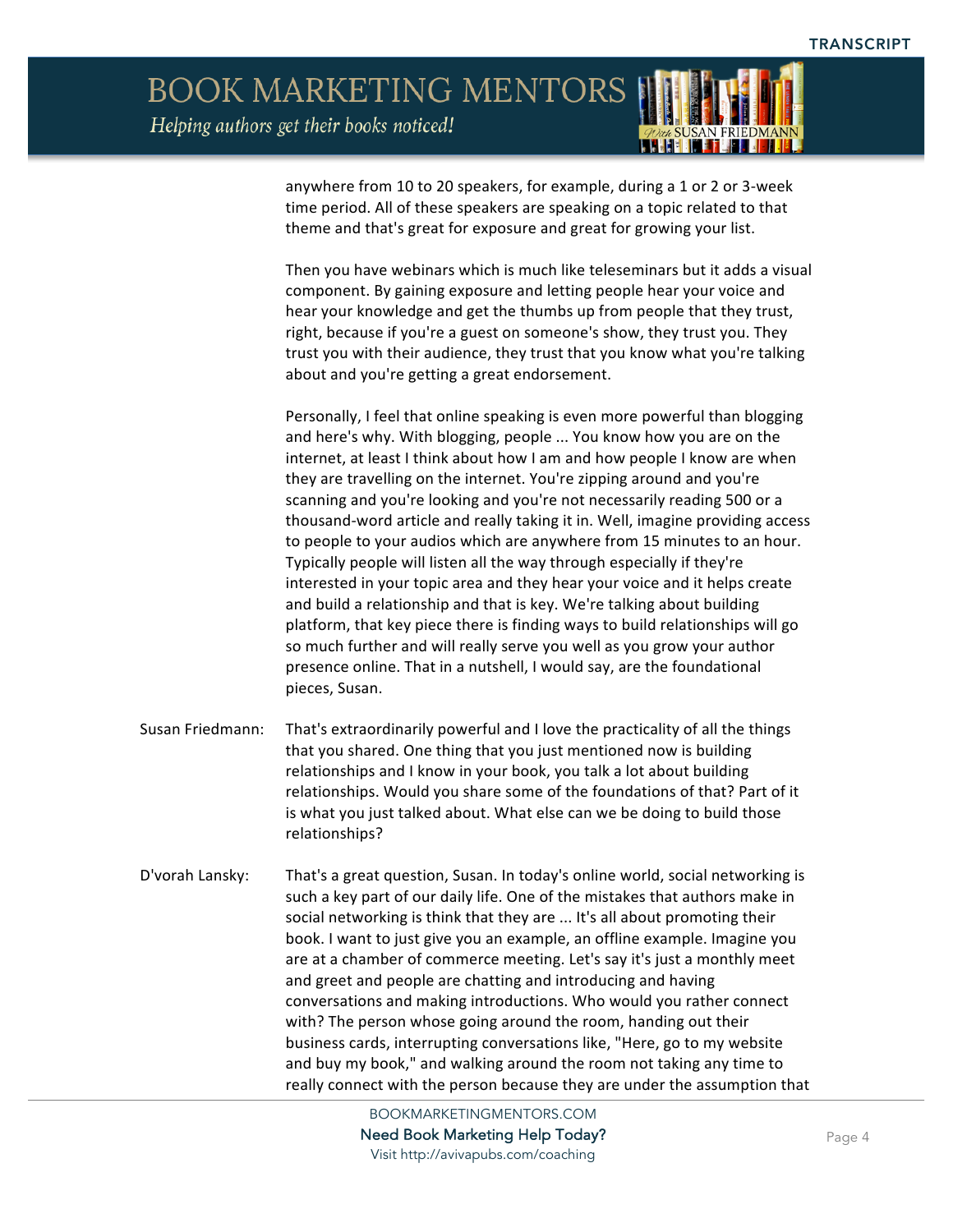

#### more is better?

I've seen that person. I know a specific person in our chamber who does that and most of those cards go in the garbage can and they will see that person coming and they go the other way. You don't want to be that person. That person online who's all about posting, "Buy my book. Come here. Go there and it's all about me and buy my stuff." We avoid those types of people. Those are old school kinds of marketing techniques that repel most of us these days.

Instead, let's use the analogy of the chamber of commerce. Speaking with someone who you may have never met before but they come up to you and they shake your hand and they say, "Hi, I haven't seen you here at the chamber before. Tell me about you. Tell me about your business." Well what happens when you get people talking about themselves and what they do and then asking them, "How can I be of help? Would you like an introduction to a specific type of person or a business? I know a lot of people." Now, the person who makes that very kind offer, you have a feeling in your heart for them if you resonate with them, there's an openness in your heart and you make that connection, well it's only natural for you to want to then reciprocate and help that person.

You want to do that same type of thing online. Those type of relationships are not born overnight. They're developed over time and they can start at the blogs. You go to someone's blog and especially if you resonate with their message and you think, "Oh, my audience would love this kind of content," which means again that their readers would love your content. Find ways to participate on comments by commenting on the blog post and make yourself a note to go there once a week or twice a week for several weeks.

On most blogs, there are links to that person's social networking profiles. Connect with them on the social networks and then at some point, you can reach out and say, "You know, I've really been enjoying reading your blog." You could do this via social network post or reaching out on their contact form on their blog. "It looks like we share a similar audience. I'm just wondering would you like to be a guest blogger on my blog or a speaker on my podcast or on my teleseminar?" You're being a giver versus saying, "I'm looking to get more speaking engagements. Could you interview me?" Then it's all about you.

Be a giver. Find a way to offer and support that person and then when you're on the phone with them or you're interacting through collecting information for a blog post, they're going to most likely reciprocate and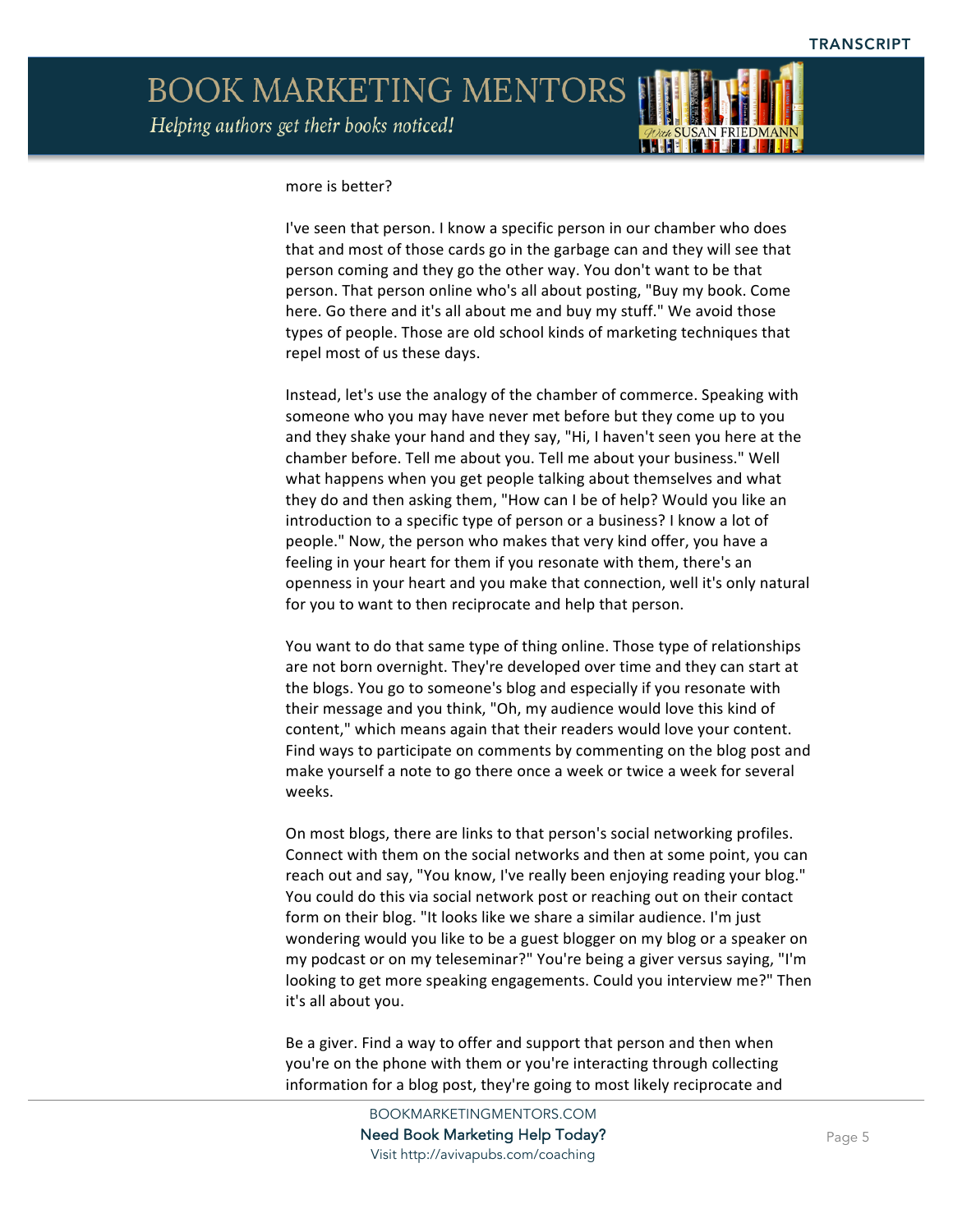say, "What can I do for you?" You build those relationships 1 at a time but imagine you connect with 1 new person a week or 1 new person every couple of weeks. Over time, what kind of network that you would have? How likely would it be for people who you're building that network with who really feel fondly for you because of how kind and giving you are and how valuable your information is to their audience, how willing do you think they would be if you ask them, "You know, I'm looking to expand my speaking schedule for the coming season. I'm wondering who do you know who also speaks to our common audience that would be a good introduction for me? Would you be willing to introduce me?" You're likely to get at least 1 or 2 introductions. You can imagine if you do the math how that can grow.

**HEIM** 

- Susan Friedmann: It's really interesting that you say all this because when I work with authors, one of the issues that they're very focused on is selling the book. It's all about selling the book. When you describe that person at a meeting, would you like to buy my book? Here, this, I've just written this book. Wouldn't you be interested? That's 80% of the authors and trying to get them to understand that building that relationship, if it's one on one or, as you say, via the blog post and guest post, it's so much more powerful and long lasting. I'm thrilled that you're sharing that.
- D'vorah Lansky: You actually generated another idea, if I might share. That is some of our listeners might be saying, "Oh, that's great for people who are well-known. They can go up to well-known bloggers and well-known podcast host and get interviewed. What about me, I'm a new author and who's going to interview me?" I want to address that because the best place to start is to make a list. Everything I'm going to say today, I think this is going to be the most valuable and one that you can walk away with regardless of whether you've never done an online interview or you've done a million online interviews, especially for the new person who's just getting started with online speaking.

What I would like to encourage you to do is to make a list of 3 people that you know who have expertise in your niche. It doesn't necessarily mean that they have to be a multimillionaire or have created all these bestselling books. However, they may be famous, they happen to also be your friend or relative. Write down the name of 3 people and I believe that most of us can come up with 3 people that at least we know them well enough to say, "Hey, I would like to do an interview with you and feature you on my blog," and someone who knows you and respects you is going to say, "Sure, what do you need? I'm happy to help." That's okay to ask in this case where you're just getting started and you're letting them know that they're helping. It's okay to ask that.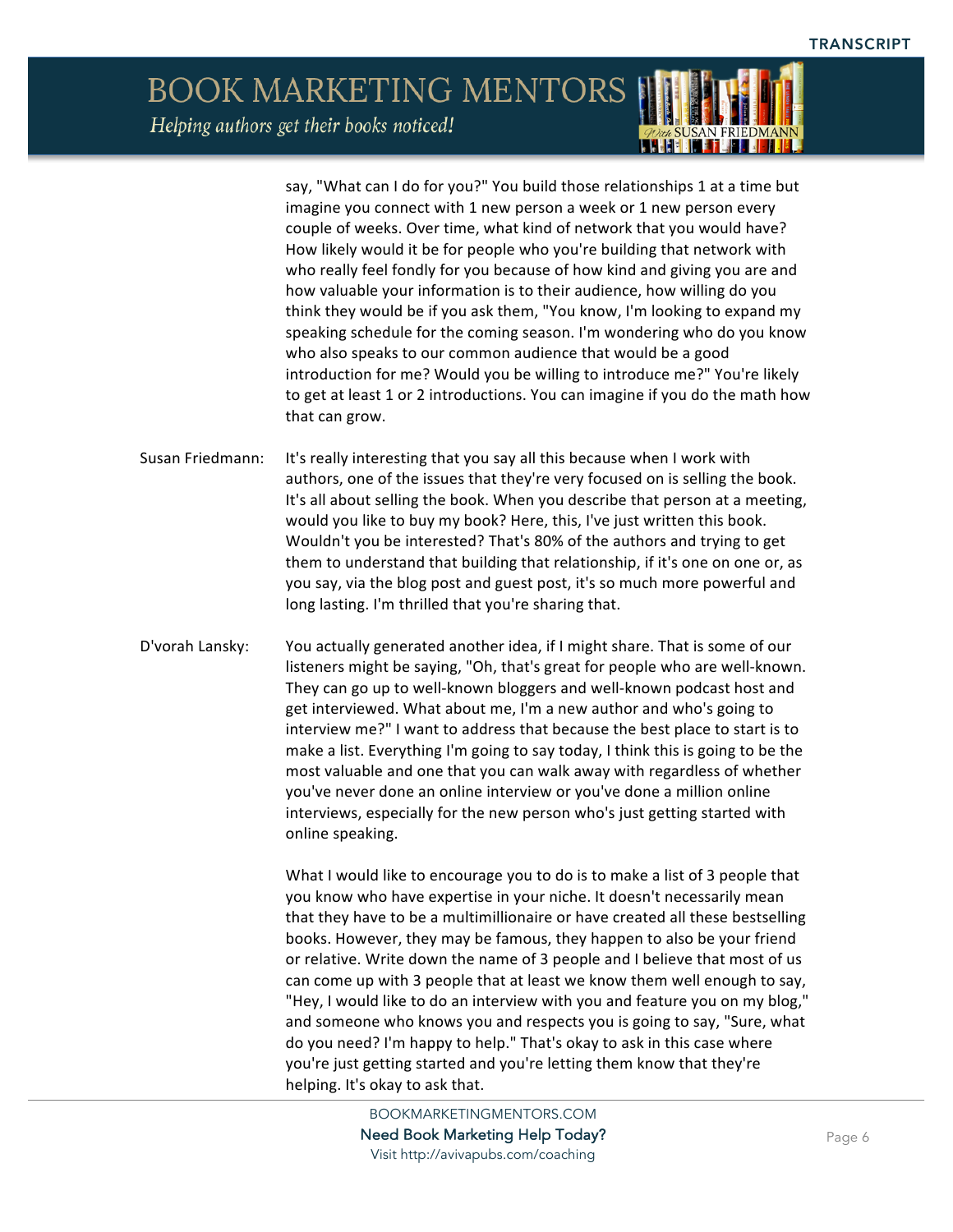That's how I got started. I interviewed 3 people who happen to be really well known in the book marketing world but they were my buddies. I interviewed them, then I posted the interview on my blog with a picture of the speaker. Then what I did is I ask each of them for introductions to other people which they gave me, of course, and I reached out to those people and they said, "Well, I'm not sure. I don't really know who you are. Can you give me ...?" Actually, let me back up. They didn't even have to say, "Can you give me a link to your blog?" What I did is I said, "Here's a link to some interviews I've done. I'm just getting started with this new series." You noticed I didn't say I'm a brand new person just getting started with interviewing and I don't know what I'm doing. I said I'm just getting started with this new series and I would love to feature you as a book marketing expert for this series. They went to the site and without exception, they came back with an email within a day saying, "Oh, I know those people. Those are my buddies. You interviewed so and so. Sure, you can interview me. If they trust you, then obviously you're good people. What do you need from me?" Then it grew from there and then Susan, I'm thrilled to say that this coming fall will be our 10th annual book marketing conference on my 10th annual and it started from those 3 calls. Susan Friedmann: That's fantastic. I love it. Interestingly enough, part of that strategy is exactly what I did with this podcast is that I started a brand new podcast and many of the people I've interviewed for this over the last 6 months and so, I haven't known. Many of them I have through National Speakers Association and like you said, they're my buddies and I just have to ask them to participate and they will but many of the people haven't and it's like, "Oh, I'm going to write this email to these people inviting them to be my guest. Are they going to respond? They're famous people." D'vorah Lansky: You know what's so exciting about that, Susan, is because I went to your blog and I looked at who you've interviewed and all anyone has to do is look at your blog and they would say, "Whoa, I want to be associated with these group of experts." You're creating that social proof by bringing on board, first of all, people that you know and then people they introduce you to and then people that you can reach out to who want to be part of that group that you're building that online community of guest experts in your niche. Susan Friedmann: Yes. Again, it's one of those throw away lines if I can do it, anyone here online can do it. It doesn't take much, and I think you really laid out that recipe very nicely about how they would go about that which is perfect and what I really love. Let's focus on mistakes. What are some of the major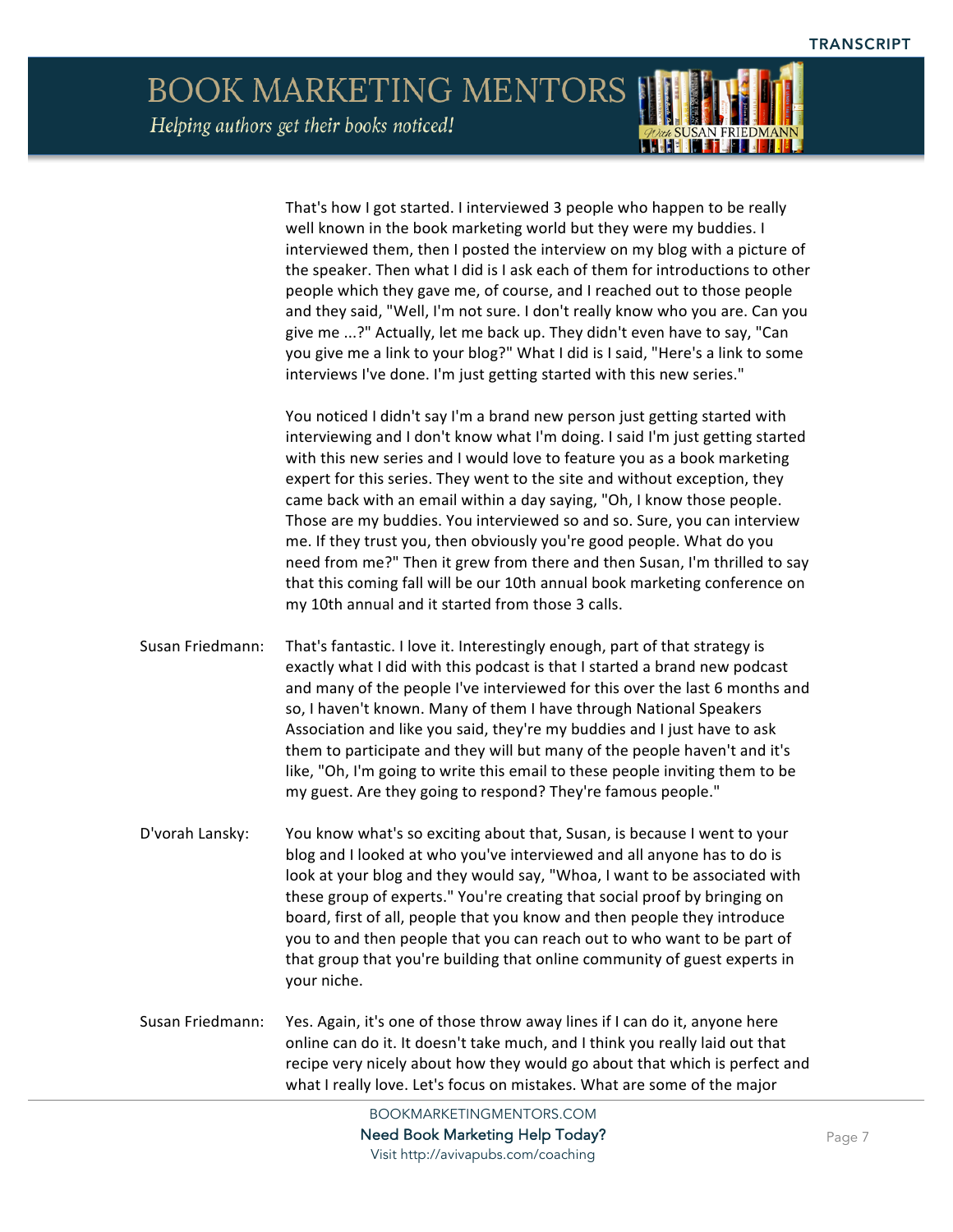Helping authors get their books noticed!

mistakes that you've seen authors and the people you coach make?

**HILL** 

D'vorah Lansky: The number 1 mistake, Susan, that I see authors make is they write the book and then they just cannot understand why nobody is buying it and they're not doing anything to market it. They say, "Well, I posted something on Facebook where I sent out 1 email to my list but nobody is buying my book." Then what they do, and I believe a lot of our listeners you're going to be shaking your head here in a moment, they go on and they create the next course, the next program, the next book and they neglect their first baby. What you want to do and I got this quote from John Kremer who wrote 1001 Ways to Market Your Book and he says that if you're serious about your book, if it's important enough to write, if it's important enough to publish, then what you want to do is do something each day for each of your books for 3 years. That is a reality check. When you realize okay, that this book is a long ... It's a long term marketing strategy.

> Susan, you mentioned that I built the foundation of my business based on Book Marketing Made Easy which published in 2009. I've built a full time, I'm very grateful to say, a full time business based on that book since then and I didn't plan on it. I started by building my platform, developing relationships, creating raving fans from the beginning before the book was even published. That's a takeaway right there is to start blogging and speaking about your topic before the book is even published. Then what happen is people will reach out and they would say, "Can you teach us how do these things? It sounds so interesting and we'd like to learn." I started creating online courses and I did not plan that when I wrote the book. It just took off from there.

> Again, doing something each day to market your book and it doesn't have to take you hours. It could be you go over to Facebook and you post a quote or you create a ... They call it a meme, just like an infographic. It's a picture with words on it where you go over to maybe Canva.com, they have a free service and you take a quote from one of your books, add it to that image and then you post it on Facebook. People will start commenting on that and then you could do it once a week and you can make it a fun type of thing.

> I started something on Facebook which I call it Ta-da Tuesday because people always want to have a chance to brag so it's like okay, this is time to crow. Tell us your ta-da. People get excited and more and more people participate each time. You could do something funny with alliteration that talks about your weekly quote that you're going to share. You could put it in your email, you could put it on your blog, you can share it on Facebook.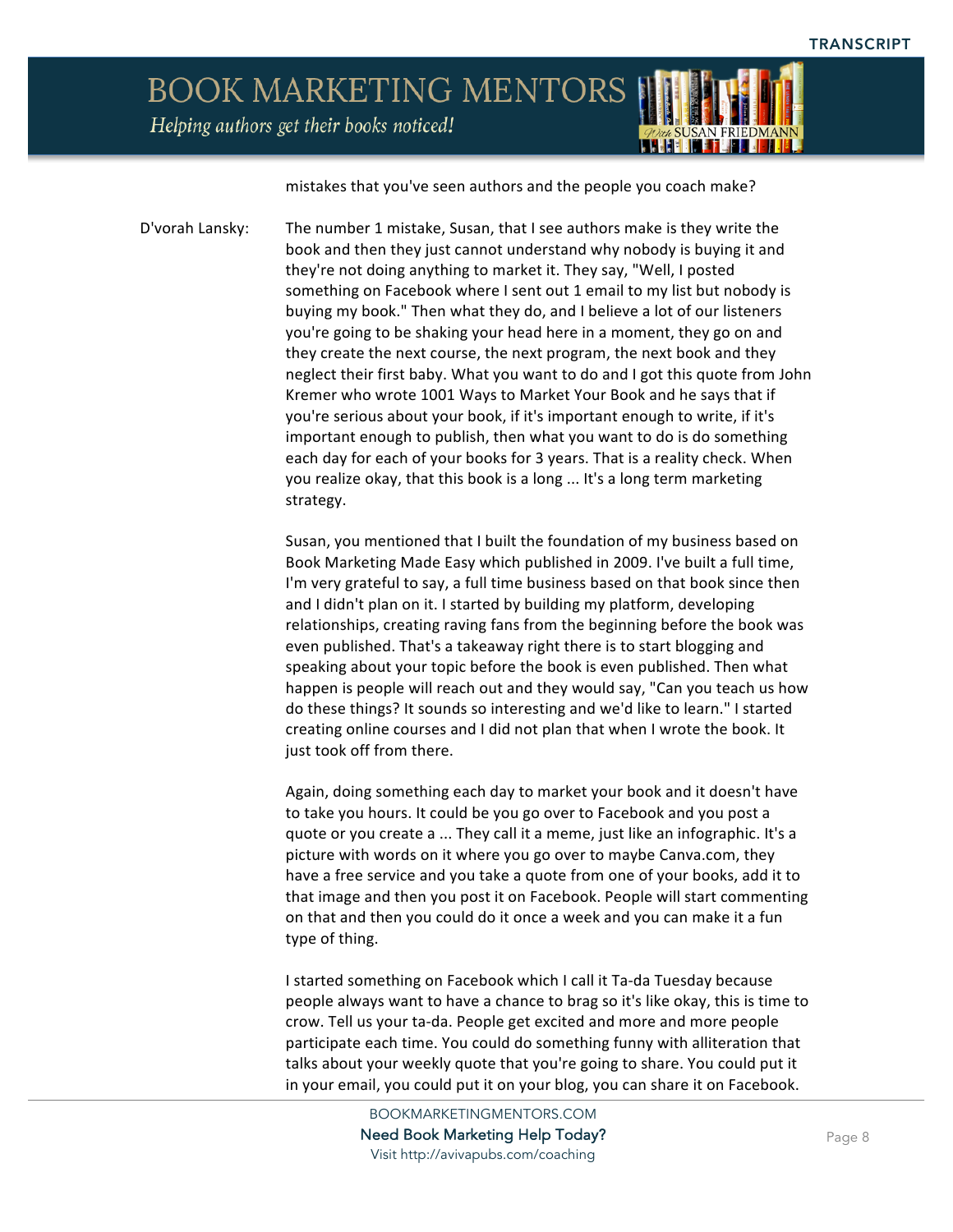Helping authors get their books noticed!



There's 3 ways that you just marketed your book and you could do 1 each day and you've almost covered half the week of doing something each day to market your book.

- Susan Friedmann: That's so valuable. When we actually interviewed John Kremer for our very first podcast, I thought he would be the perfect person to kick this off. Yes, that one little thing every day. In a week, you've got 5 to 7, in a month, you've got what? 20 plus things that you've done. It just adds up exponentially very, very quickly. That's really good. Let's find out how listeners can get hold of you.
- D'vorah Lansky: Well actually, Susan, I'm going to model something that I'm going to encourage people to do and I have a gift for our listeners that will help them develop their online speaking skills. One of the golden nuggets, I guess, I would share in this call is to find a way to connect with people beyond your interviews and one way to do that is to offer one way for people to connect with you. Don't give them Facebook and email and all of these things, one way, and ideally, a way that they can register to receive a special gift from you. I'm going to model that by saying for our listeners, if you would like to learn more about how to become an online speaker and what's involved and how to create your online speaking kit, etc., I have a gift for you and you can find that gift at Reachmorereaders.com/gift. Reachmorereaders.com/gift.
- Susan Friedmann: That's excellent. That's really great modelling and the fact that you've been generous enough to give away a gift that will be very valuable, I know, to our listeners. It's interesting you say that because I use, I've got 10 questions to find your niche and I get requests literally months and months later after an interview where people say can you send me that list that you advertised or that you spoke about on a interview? It is. It's very, very powerful. Very powerful, so thank you for that.

D'vorah Lansky: You're welcome.

Susan Friedmann: It almost seems redundant to ask you for a golden nugget because your whole interview has been full of golden nuggets. Is there one little thing that you'd like to add right at the end or maybe one big thing?

D'vorah Lansky: I would say just to put a bullet point on what we've been talking about here is to make it a point to get in front of your listeners and your readers by letting them hear your voice. Go over to iTunes.com and or blogtalkradio, blog, B-L-O-G, talkradio.com and do a search for topics that your ideal audience would listen to. Then this is a key piece of that, listen to parts or entire episodes or scan through and listen to parts of those episodes to